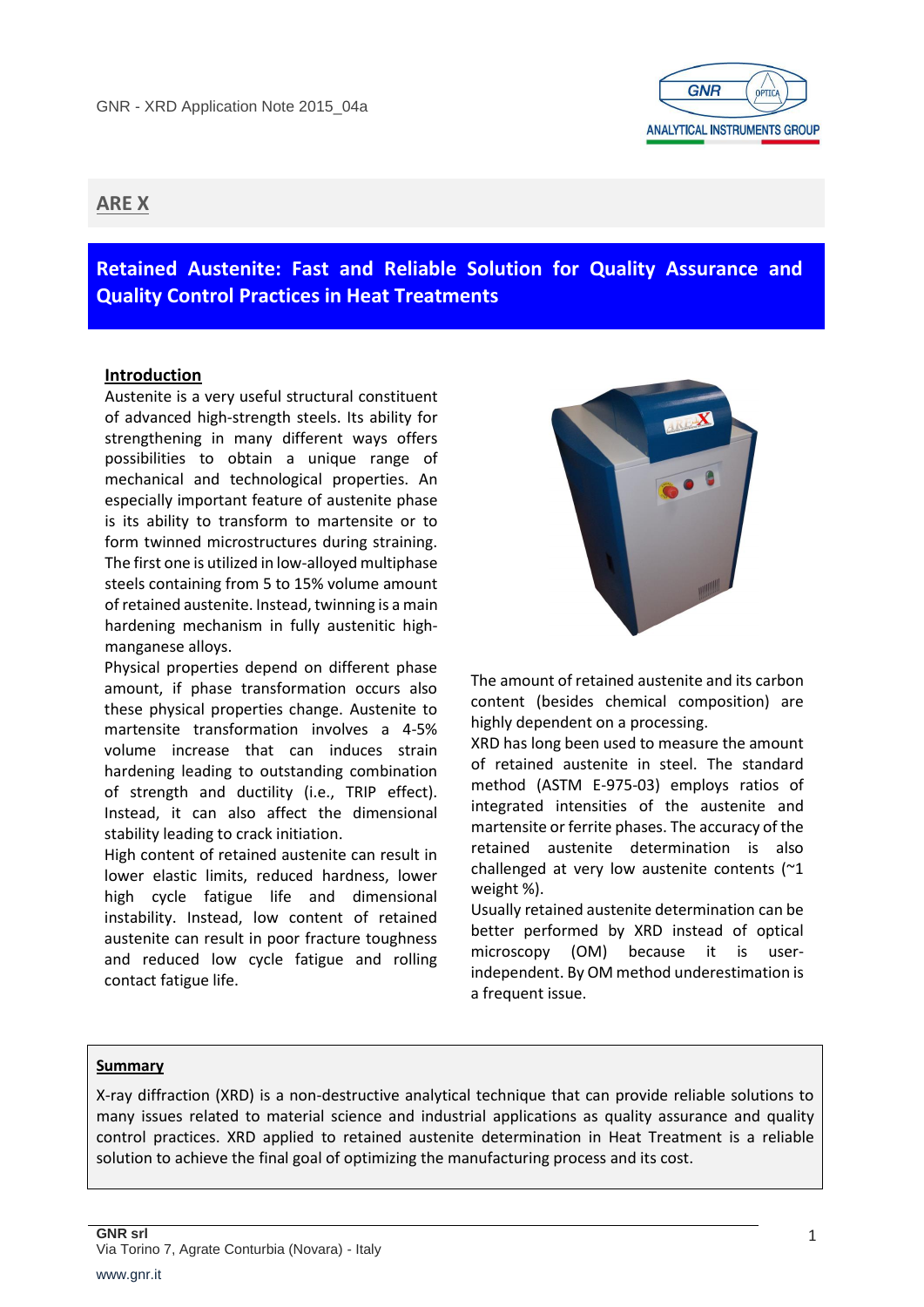

# **Product Specifications**

ARE X is a  $\theta-\theta$  diffractometer dedicated to retained austenite determination. Its highcount statistic involves an error on the single measurement is in the 0.02-0.03% range.

ARE X reproducibility is in the 0.10-0.60% range on three measurements.

ARE X accuracy is in the 0.05-0.50% and it is guaranteed by CRM calibration.

The volume percent of retained austenite in steel is determined by comparing the integrated XRD intensity of ferrite and austenite phases with theoretical intensities as in the following formula:

$$
V_{\gamma} = \frac{1}{q} \sum_{j=1}^{q} \frac{I_{\gamma j}}{R_{\gamma j}} \left( \frac{1}{p} \sum_{i=1}^{p} \frac{I_{\alpha i}}{R_{\alpha i}} + \frac{1}{q} \sum_{j=1}^{q} \frac{I_{\gamma j}}{R_{\gamma j}} \right)
$$

Where

 $V_{\gamma}$  is the volume fraction of austenite, q is the number of austenite reflections, p is the number of ferrite reflections, I is the integrated intensity and R is a theoretical parameter



Observed Value

Hardware control and data analysis are managed by AUSTENITE software in a user-friendly way (Fig.1). At the end of each measurement, the volume % value of retained austenite is immediately displayed as information about compliance with ASTM E 975-03 ("Standard Practice for X-Ray Determination of Retained Austenite in Steel with Near Random Crystallographic Orientation").



Fig. 1. Austenite Software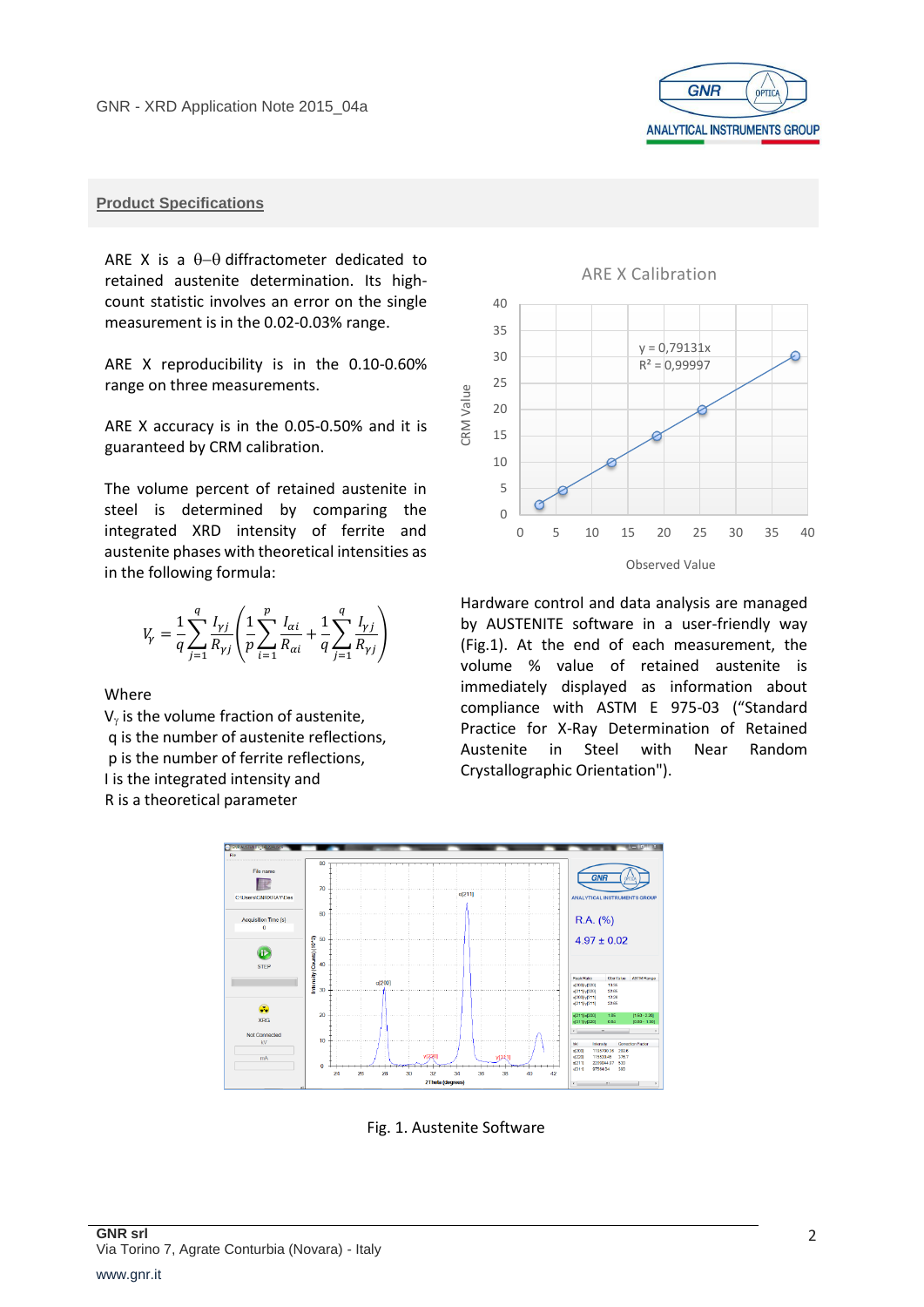

#### **Sample Preparation and Measurement Parameters**

ARE X allows to analyze both specimens and real samples.

The analyzed samples are specimens of heattreated UNI 18NiCrMo5 produced by a manufacturing process involving Carburizing, Hardening, Tempering and Blasting steps (CHTB). The aim is to monitor the content of retained austenite as a function of hardening depth, direction of measuring (sample homogeneity) and Cryogenic-Hardening (CH) additional process step.

Very useful advice on sample preparation can be found in E 975-03 and SAE 453.

| <b>ARE X Instrumental Setup</b> |               |
|---------------------------------|---------------|
| Source                          | Fine Focus Mo |
| Voltage [kV]                    | 50            |
| Current [mA]                    | 20            |
| Filter (mm)                     | $0.07$ , Zr   |
| collimator $\emptyset$ mm]:     | 1.0           |
| Detector type                   | LPSD          |
| Angular range $2\theta$ [°]     | $26 - 40$     |
| Acquisition time [s]:           | 60            |

#### **Results**

An example of Quality Assurance application is reported in figure 2 where retained austenite content referring to manufacturing process involving Carburizing, Hardening, Tempering and Blasting, (CHTB). The process has been controlled at different operative conditions by analyzing specimen representative of the overall process. the specimens have been produced by four different process:

- 1. CHTB with hardening depth of 2.5 mm
- 2. CHTB with hardening depth of 2.5 mm followed by CH step
- 3. CHTB with hardening depth of 2.0 mm
- 4. CHTB with hardening depth of 2.0 mm followed by CH step

Each specimen has been analyzed on the surface and 0.3 mm below the surface and each measurement has been repeated three time. Moreover, the specimens have been analyzed in two direction 90 degrees apart from each other (" $90$ " and " $0$ " labels in figure 2) for a total 48 measurements.

Therefore, the characterization of the different processes takes a measuring time of 48 minutes only (60 s for each measurement).

It has been observed, as expected, that the CH additional step drastically lower the content of retained austenite.

Moreover the results show that the hardening process of 2mm lead to a less homogeneous surface than 0.3 mm below as a function of measuring direction in CTHB and CHTB + CH respectively. This difference is more evident in absence of CH step.

Instead, the hardening process of 2.5 mm leads to specimens that are more homogeneous. Retained austenite amount results does not change significantly as a function of depth in CTHB and CHTB + CH respectively.

These results show as ARE X could be the XRD solution dedicated to Quality Assurance and Quality Control practices involved in Heat Treatment manufacturing.